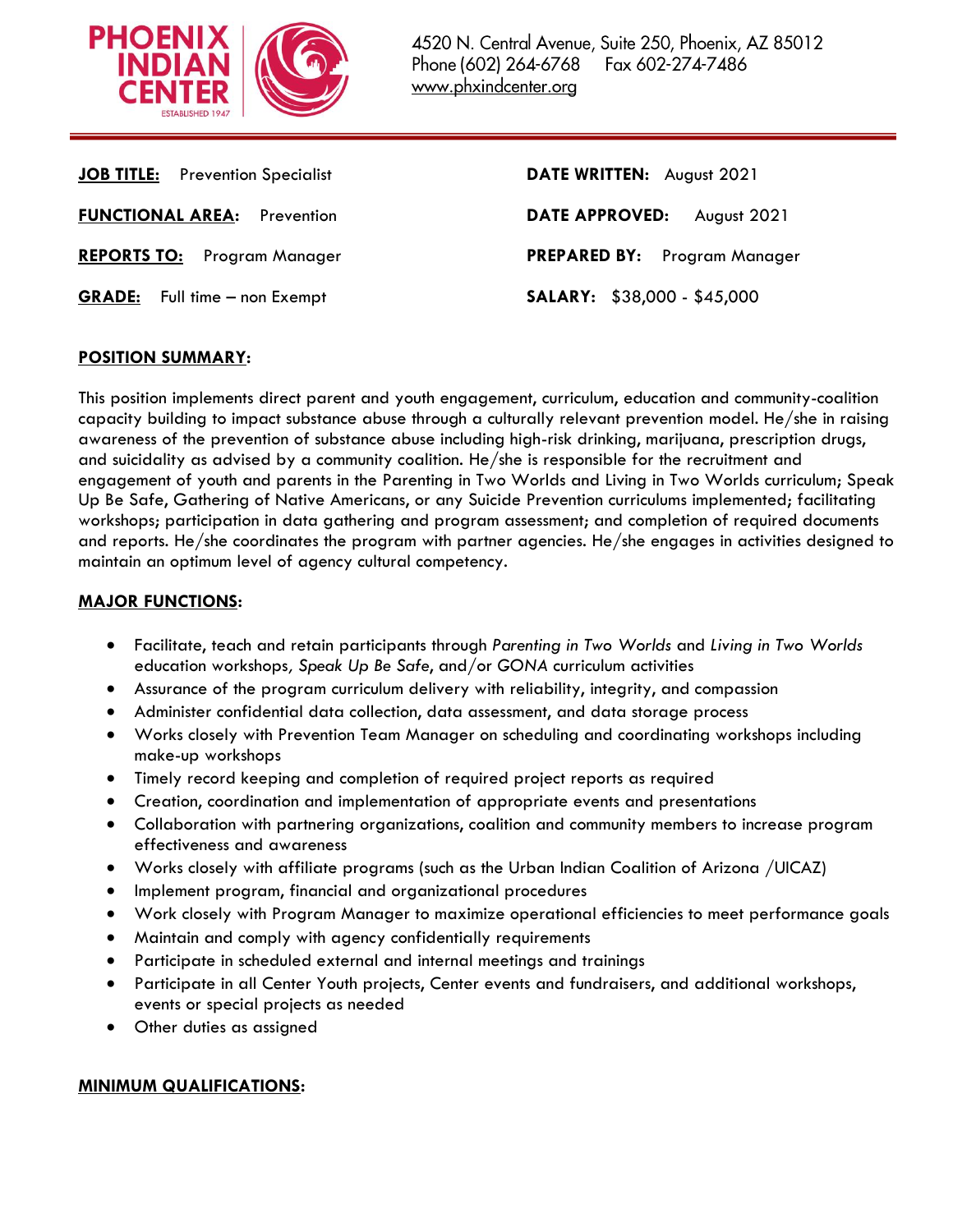- Bachelor's Degree plus two years' relevant experience or any equivalent combination of education and experience
- 2 years of facilitation or classroom experience required
- Ability to develop professional relationships with key community representatives
- Must be a self-starter and work with minimal supervision to complete the job and meet grant deliverable requirements
- Must be able to schedule, identify priorities and meet deadlines
- Ability to motivate and engage the professional, education, social service, and humanities service provider community and youth and community members at large
- Ability to strategize, problem solve and coordinate plan execution
- Ability to multitask numerous coalition responsibilities
- Ability to communicate ideas, findings, recommendations, and outcomes to peers and management
- Knowledge of MS Office software
- Knowledge of American Indian youth and family strengths and stressors within urban communities
- Knowledge of risk and protective factors
- Understanding of American Indian Culture(s)

## **PREFERENCE:**

In accordance with the Indian Preference Policy, preference is given to American Indians. To claim American Indian preference, a copy of tribal affiliation must be submitted with resume and supplemental information form.

## **Note - All staff requirement:**

- Must have or able to obtain a State of Arizona Department of Public Safety Fingerprint Clearance Card within 90 days
- Dependable transportation, valid driver's license, and automobile insurance coverage in compliance with Center requirements

# **SUBMIT CURRENT APPLICATION PACKET TO INCLUDE:**

- A complete Application Packet includes (1) cover letter, (2) resume (3) supplemental information form
- Via Email: info@phxindcenter.org
- Mail Service: PHOENIX INDIAN CENTER, INC. Personnel | 4520 North Central Avenue, Suite 250 | Phoenix, Arizona 85012
- PH: 602-264-6768 | FAX: 602-274-7486
- www.phxindcenter.org Click on Contact Us
- NOTE: Supplemental Information Form can be found at www.phxindcenter.org/employment/